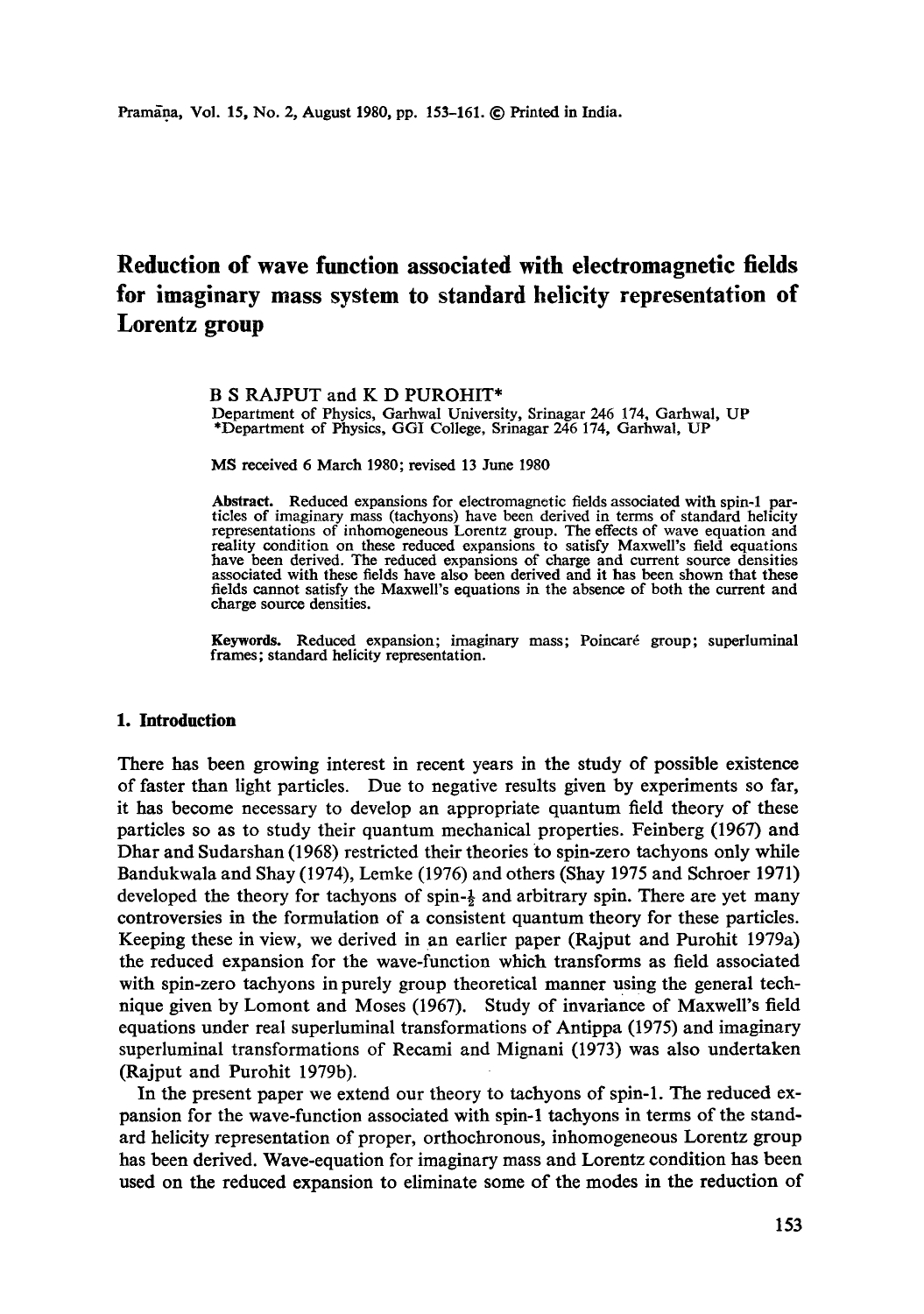wave-function. Conditions for reduced expansion of this wavefunction to satisfy Maxwell's equations have been discussed. Reduced expansions for charge and current source densities to prescribe the desired fields have been derived and it has been shown that in the absence of both charge and current source densities simultaneously reduction for electromagnetic fields is not possible. Finally, we have derived the reduced expansions for electric and magnetic fields associated with tachyons.

## **2. Reduction of wave-function**

In order to find the reduced expansions for the wave-function which transforms as electromagnetic field for imaginary mass system, let us consider the following transformation relation between the bases in which it is represented by the function  $f(\xi)$ , where  $\xi$  collectively denotes x and t and that in which it is represented by a complex function  $f(c, \epsilon, \mathbf{p}, \lambda)$  [c is the eigen value of mass operator,  $\epsilon$  is the sign of energy  $(\epsilon = \pm 1)$ , p has three components of momentum vector  $p = |p| \geqslant c$  and  $\lambda$  is the helicity of the system  $(\lambda = 0, \pm 1)$ 

$$
f(\xi) = \sum_{\epsilon = \pm 1} \sum_{\lambda = 0, \pm 1} \int dc \int \frac{dp}{\omega(c, p)} \langle \xi | c, \epsilon, p, \lambda \rangle f(c, \epsilon, p, \lambda). (1)
$$

Transformation function  $\langle \xi | c, \epsilon, \mathbf{p}, \lambda \rangle$  for imaginary mass system is given by

$$
\langle \xi | c, \epsilon, \mathbf{p}, \lambda \rangle = [\exp \{ i \omega \cdot \hat{\mathbf{j}} \} \exp \{ i \beta \cdot \hat{\mathbf{Z}} \} U]^{\xi} g(\xi; c, \lambda), \tag{2}
$$

where  $\hat{\mathbf{J}}$  and  $\hat{\mathbf{Z}}$  are the infinitesimal generators corresponding to rotation and pure superluminal Lorentz transformations respectively, superscript  $\xi$  denotes that the operators inside the bracket act on the function through  $\xi$ ; U is a unitary matrix which diagonalise the matrix corresponding to the infinitesimal generator of rotation about the direction of motion and the functions  $g(\xi; c, \lambda)$  are the linearly independent solutions of the following equations for tachyons moving along z-direction, (Lomont-Moses 1967 and Moses 1968a);

$$
\hat{P}_{1}^{\xi} g(\xi; c, \lambda) = 0, \quad (i = 1, 2),
$$
\n
$$
\hat{P}_{3}^{\xi} g(\xi; c, \lambda) = k g(\xi; c, \lambda), (k = |c|^{1/2}),
$$
\n
$$
H^{\xi} g(\xi; c, \lambda) = 0.
$$
\n(3)

The general solution of these equations can be written as

$$
g(\xi; c, \lambda) = C(c, \lambda) \exp {ikx_3},
$$

where  $C(c, \lambda)$  has been taken as an integration constant. Substituting equation (4) in equation (2), we get

$$
\langle \xi | c, \epsilon, \mathbf{p}, \lambda \rangle = C(c, \lambda) \left[ \exp \left\{ i \vec{\omega} \cdot \hat{\mathbf{j}} \right\} \exp \left\{ i \nu \hat{Z}_3 \right\} U \right]^{\xi} \exp \left\{ i k x_3 \right\}.
$$
 (5)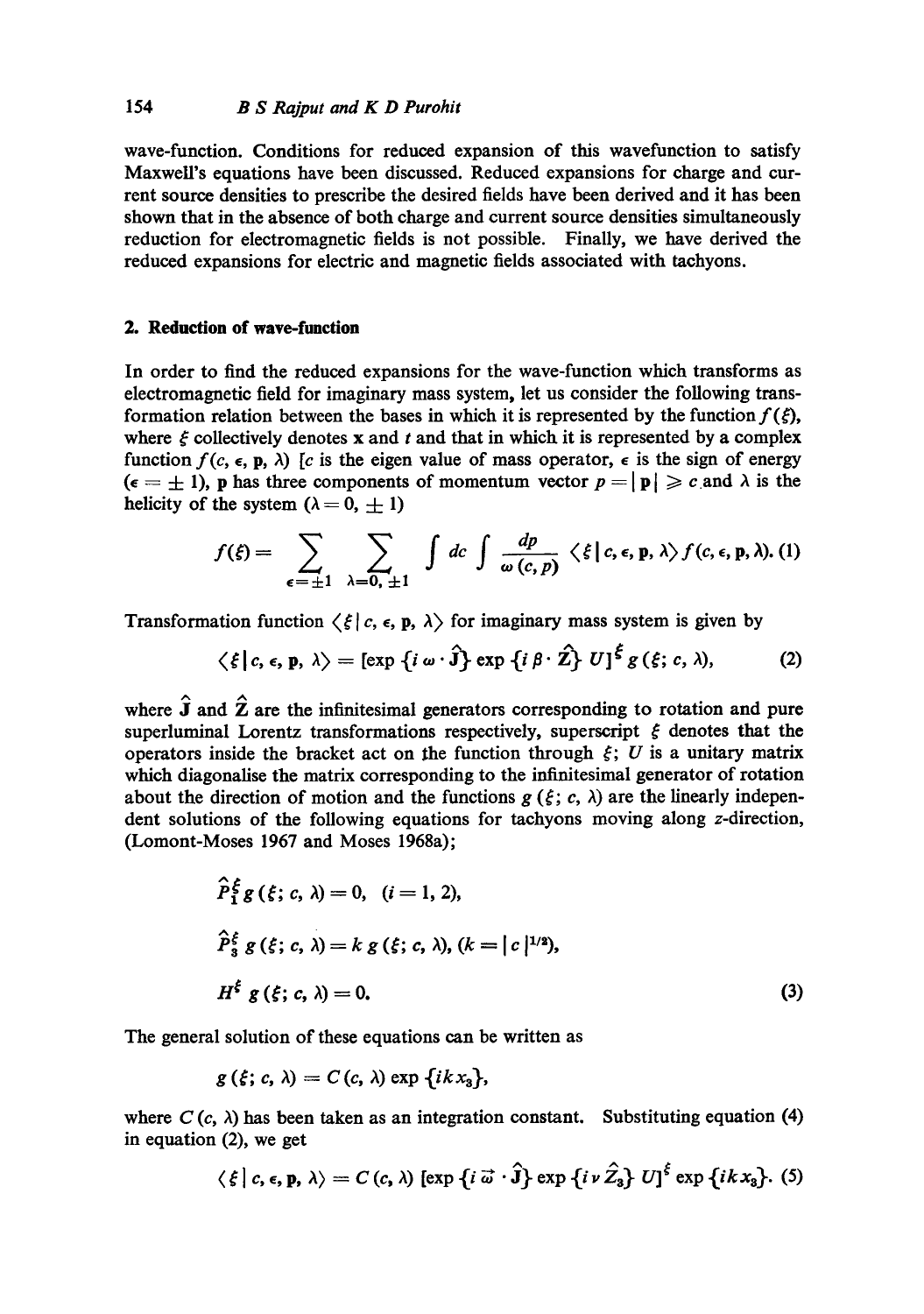A comparison of equation (3) for imaginary mass and corresponding equation for real non-zero mass (Moses I968a) shows an interchange in the role of energy and the component of momentum in the direction of motion which automatically incorporates the interchange in the role of time and space component in the direction of motion  $(t \rightarrow x'_3$  and  $x_3 \rightarrow t'$ ). Keeping in mind this interchange under superluminal Lorentz transformation, we can write equation (5) in the following form

$$
\langle \xi | c, \epsilon, p, \lambda \rangle = C(c, \lambda) [\exp \{i \overline{\omega} \cdot \hat{M}\} \exp \{i \nu N_3\} U]
$$
  
exp {*i (p<sub>1</sub> x<sub>1</sub> + p<sub>2</sub> x<sub>2</sub> + p<sub>3</sub> t - \omega x<sub>3</sub>)}. (6)*

In deriving equation (6) we have also used the relations

$$
p = k \cosh \nu \tag{7a}
$$

and  $x'_3 = x_3$ , (7b)

$$
t'=t\cos\omega-(\omega_1\,x_2-\omega_2\,x_1)\,\frac{\sin\,\omega}{\omega},\,\text{(under rotation)}.
$$

Substituting equation (6) in equation (1) and using the vector notations we can write the wave-function as follows:

$$
\overrightarrow{\psi}(\mathbf{x}, t) = \sum_{\epsilon = \pm 1} \sum_{\lambda = 0, \pm 1} \int dM(c, \lambda) \int \frac{dp}{\omega(c, p)} [f(c, \epsilon, \mathbf{p}, \lambda) \chi(c, \epsilon, \mathbf{p}, \lambda) \times (c, \epsilon, \mathbf{p}, \lambda)
$$
  
× exp {*i* ( $\mathbf{p} \cdot \mathbf{x} - \omega x_3$ )}. (8)

where  $dM(c, \lambda) = c(c, \lambda)dc$  is a measure function,  $p.x = p_1x_1 + p_2x_2 + p_3t$  and  $\chi(c, \epsilon, \lambda)$  $\bf{p}$ ,  $\lambda$ ) is defined as,

$$
\chi(c, \epsilon, \mathbf{p}, \lambda) = [\exp \{i\omega \cdot \hat{M}\} \exp \{i\nu \hat{N}_3\} U]. \tag{9}
$$

Matrices  $M_i$  and  $N_i$  of equation (9) may be written as  $M_i = S_i$  and  $N_i = iS_i$ , where  $S_t$  are spin matrices and U is the unitary matrix which diagonalizes  $M_3$ . Here we have taken the same matrices as used for non-zero mass system (Rajput 1969) but in deriving the expressions for  $\chi(c, \epsilon, p, \lambda)$  we have used relation (7a) keeping in view the change in the role of  $x_3$  and t. Substituting the values of  $M_t$ ,  $N_3$  and U in equation (9), we get

$$
\chi(c, \epsilon, p, \lambda) = \frac{\lambda}{2^{1/2}k} \frac{p_1\{(p_1p - \epsilon \omega p_2) + i\lambda(\epsilon \omega p_1 + p_2p)\} - (p + i\lambda \epsilon \omega)}{p(p + p_3)} + (\epsilon \omega - i\lambda p) + (\epsilon \omega - i\lambda p) + (\epsilon \omega p_1 + p_2p) + (\epsilon \omega - i\lambda p) + (\epsilon \omega p_1 + p_2p) + (\epsilon \omega p_1 + p_2p) + (\epsilon \omega p_1 + p_2p) + (\epsilon \omega p_1 + p_2p) + (\epsilon \omega p_1 + p_2p) + (\epsilon \omega p_1 + p_2p) + (\epsilon \omega p_1 + p_2p) + (\epsilon \omega p_1 + p_2p) + (\epsilon \omega p_1 + p_2p) + (\epsilon \omega p_1 + p_2p) + (\epsilon \omega p_1 + p_2p) + (\epsilon \omega p_1 + p_2p) + (\epsilon \omega p_1 + p_2p) + (\epsilon \omega p_1 + p_2p) + (\epsilon \omega p_1 + p_2p) + (\epsilon \omega p_1 + p_2p) + (\epsilon \omega p_1 + p_2p) + (\epsilon \omega p_1 + p_2p) + (\epsilon \omega p_1 + p_2p) + (\epsilon \omega p_1 + p_2p) + (\epsilon \omega p_1 + p_2p) + (\epsilon \omega p_1 + p_2p) + (\epsilon \omega p_1 + p_2p) + (\epsilon \omega p_1 + p_2p) + (\epsilon \omega p_1 + p_2p) + (\epsilon \omega p_1 + p_2p) + (\epsilon \omega p_1 + p_2p) + (\epsilon \omega p_1 + p_2p) + (\epsilon \omega p_1 + p_2p) + (\epsilon \omega p_1 + p_2p) + (\epsilon \omega p_1 + p_2p) + (\epsilon \omega p_1 + p_2p) + (\epsilon \omega p_1 + p_2p) + (\epsilon \omega p_1 + p_2p) + (\epsilon \omega p_1 + p_2p) + (\epsilon \omega p_1 + p_2p) + (\epsilon \omega p_1 + p_2p) + (\epsilon \omega p_1 + p_2p) + (\epsilon \omega p_1 + p_2p) + (\epsilon \omega p_1 + p_2p) + (\epsilon \omega p_1 + p_2p) + (\epsilon \omega p_1 + p_2p) + (\epsilon \omega p_1 + p_2p) + (\epsilon \omega p_1 + p_2p) + (\epsilon \omega p_1 + p_2
$$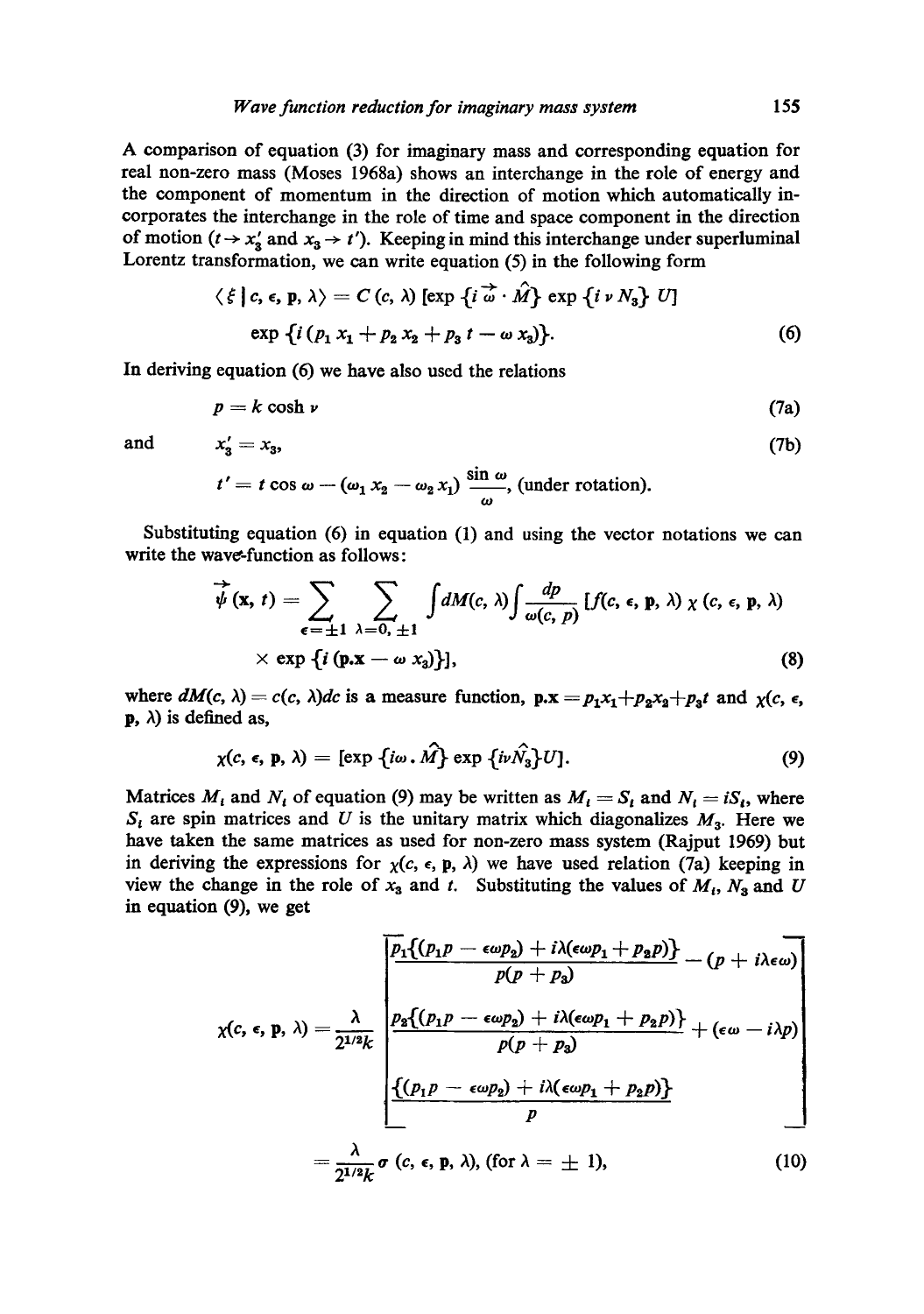where  $\sigma(c, \epsilon, p, \lambda)$  is the matrix part in  $\chi(c, \epsilon, p, \lambda)$ . The corresponding expression for  $\lambda = 0$  can be written as

$$
\chi(c, \epsilon, \mathbf{p}, 0) = \mathbf{p}/p. \tag{11}
$$

Substituting equations (10) and (11) in equation (8), we get the following reduced expansion for the wave-function:

$$
\overrightarrow{\psi}(\mathbf{x}, t) = \int dM(c, 0) \int \frac{d\mathbf{p}}{\omega(c, p)} \Big[ f(c, \mathbf{p}, 0) \frac{\mathbf{p}}{p} \exp \{i(\mathbf{p} \cdot \mathbf{x} - \omega x_3) \} \Big]
$$
  
 
$$
- \int dN(c, 0) \int \frac{d\mathbf{p}}{\omega(c, p)} \Big[ h^*(c, \mathbf{p}, 0) \frac{\mathbf{p}}{p} \exp \{-i(\mathbf{p} \cdot \mathbf{x} - \omega x_3) \} \Big]
$$
  
 
$$
+ \sum_{\lambda = \pm 1} \frac{\lambda}{2^{1/2}k} \int dM(c, \lambda) \int \frac{d\mathbf{p}}{\omega(c, p)} \left[ f(c, \mathbf{p}, \lambda) \sigma(c, \mathbf{p}, \lambda) \right]
$$
  
 
$$
\exp \{-i(\mathbf{p} \mathbf{x} - \omega x_3) \} ] - \sum_{\lambda = \pm 1} \frac{\lambda}{2^{1/2}k} \int dN(c, \lambda) \int \frac{d\mathbf{p}}{\omega(c, p)} \left[ h^*(c, \mathbf{p}, \lambda) \right]
$$
  
 
$$
\times \sigma^*(c, \mathbf{p}, \lambda) \exp \{-i(\mathbf{p} \mathbf{x} - \omega x_3) \} ],
$$
 (12)

where we have used the relations

$$
\chi(c, +1, +\mathbf{p}, 0) = -\chi(c, -1, -\mathbf{p}, 0),
$$
  
\n
$$
\zeta(c, +1, +\mathbf{p}, \lambda) = \exp \{2i\lambda \phi\} \chi^*(c, -1, -\mathbf{p}, \lambda),
$$
  
\n
$$
\exp \{ (2i \lambda \phi) \} = \left\{ \frac{(p_1 p - \epsilon \omega p_2) + i\lambda(\epsilon \omega p_1 + p_2 p)}{(p_1 p + \epsilon \omega p_2) + i\lambda(\epsilon \omega p_1 - p_2 p)} \right\},
$$
\n(13a)

and  $\tan \phi = p_2/p_1$ ,

which give  $h(c, +1, +p, \lambda) = \exp\{-2i\lambda\phi\}f(c, -1, -p, \lambda),$  $\sim$ 

and 
$$
\zeta(c, \epsilon, \mathbf{p}, \lambda) = -\frac{\lambda}{2^{1/2}k} \sigma(c, \epsilon, \mathbf{p}, \lambda).
$$
 (13b)

Let us now impose the requirement that the components of  $\overrightarrow{\psi}(x, t)$  satisfy the wave-equation

$$
[\Box' - k^2] \overrightarrow{\psi}(\mathbf{x}, t) = 0, \qquad (14)
$$

where  $\Box'$ 

$$
I' = \frac{\partial^2}{\partial x_3^2} - \frac{\partial^2}{\partial x_1^2} - \frac{\partial^2}{\partial x_2^2} - \frac{\partial^2}{\partial t^2}
$$
, in the superluminal frame.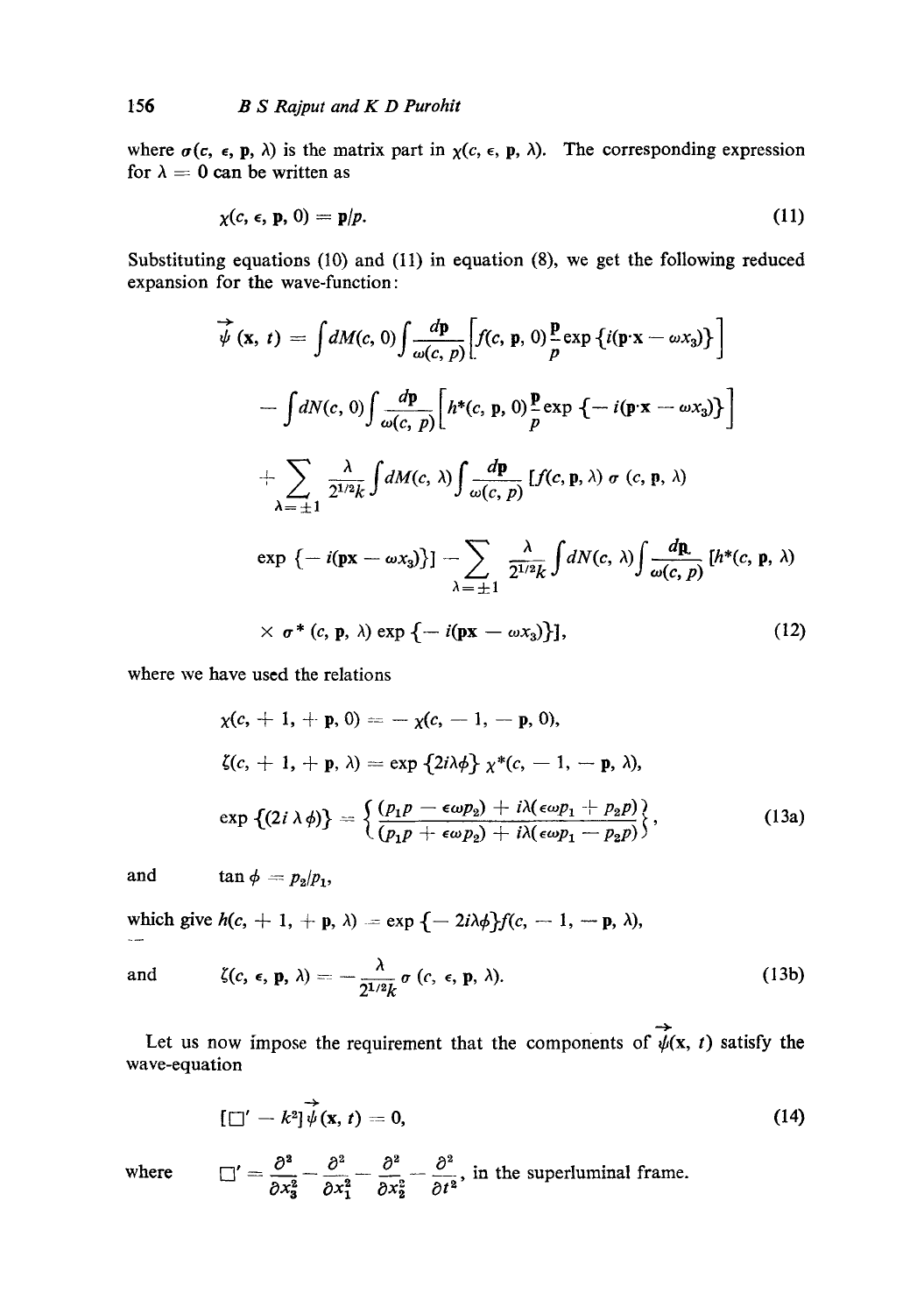The reduced expansion (12) then becomes

$$
\overrightarrow{\psi}(x) = C^0 \int \frac{d\mathbf{p}}{\omega(k, p)} \Big[ \frac{\mathbf{p}}{p} f(k, \mathbf{p}, 0) \exp \{i(\mathbf{p} \cdot \mathbf{x} - \omega x_3)\} \Big]
$$
  
\n
$$
- D^0 \int \frac{d\mathbf{p}}{\omega(k, p)} \Big[ \frac{\mathbf{p}}{p} h^*(k, \mathbf{p}, 0) \exp \{-i(\mathbf{p} \cdot \mathbf{x} - \omega x_3)\} \Big]
$$
  
\n
$$
+ \sum_{\lambda = \pm 1} \frac{\lambda}{2^{1/2} k} C \int \frac{d\mathbf{p}}{\omega(k, p)} \Big[ f(k, \mathbf{p}, \lambda) \sigma (k, \mathbf{p}, \lambda) \exp \{i(\mathbf{p} \cdot \mathbf{x} - \omega x_3)\} \Big]
$$
  
\n
$$
- \sum_{\lambda = \pm 1} \frac{\lambda}{2^{1/2} k} D \int \frac{d\mathbf{p}}{\omega(k, p)} \Big[ h^*(k, \mathbf{p}, \lambda) \sigma^*(k, \mathbf{p}, \lambda) \exp \{-i(\mathbf{p} \cdot \mathbf{x} - \omega x_3)\} \Big],
$$
  
\n(15)

where  $C^0$ ,  $D^0$ , C and D are the positive constants which may be chosen such that the canonical formalism in terms of Hamiltonian density agrees with the particle interpretation. The Hamiltonian density which yields the wave-equation (14) can be written in the following form:

$$
H(x) = \sum_{j=1}^3 \left[ \tilde{\partial}_0 \psi_j(x) \tilde{\partial}_0 \psi_j^*(x) + \tilde{\nabla} \psi_j(x) \cdot \tilde{\nabla} \psi_j^*(x) - k^2 \psi_j(x) \psi_j^*(x) \right], \ (16)
$$

where  $\tilde{\partial}_0 = \partial/\partial x_3$ ,

and 
$$
\widetilde{\mathbf{v}} = i \frac{\partial}{\partial x_1} + j \frac{\partial}{\partial x_2} + k \frac{\partial}{\partial t}.
$$
 (17)

Substituting the reduced expansion (15) for different modes respectively in equation (16), the constants may be calculated to have the following values;

$$
C0 = D0 = (2)-1/2 (2\pi)-3/2,
$$
  
\n
$$
C = D = (2)-1/2 (2\pi)-3/2 k (\omega2 + p2)-1/2.
$$
\n(18)

Then equation (15) becomes

$$
\vec{\psi}(x) = \vec{\psi}^L(x) + \vec{\psi}^T(x),\tag{19}
$$

where the reduced expansions of longitudinal part  $\overrightarrow{\psi}^L(x)$  and transverse part  $\overrightarrow{\psi}^T(x)$ are given by

$$
\overrightarrow{\psi}^{L}(x) = \frac{1}{4 \pi^{3/2}} \int \frac{d\mathbf{p}}{\omega(k, p)} \frac{\mathbf{p}}{p} \left[ f(k, \mathbf{p}, 0) \left\{ \exp i \left( \mathbf{p} \cdot \mathbf{x} - \omega x_{3} \right) \right\} - h^{*}(k, \mathbf{p}, 0) \exp \left\{ -i \left( \mathbf{p} \cdot \mathbf{x} - \omega x_{3} \right) \right\} \right], \tag{19a}
$$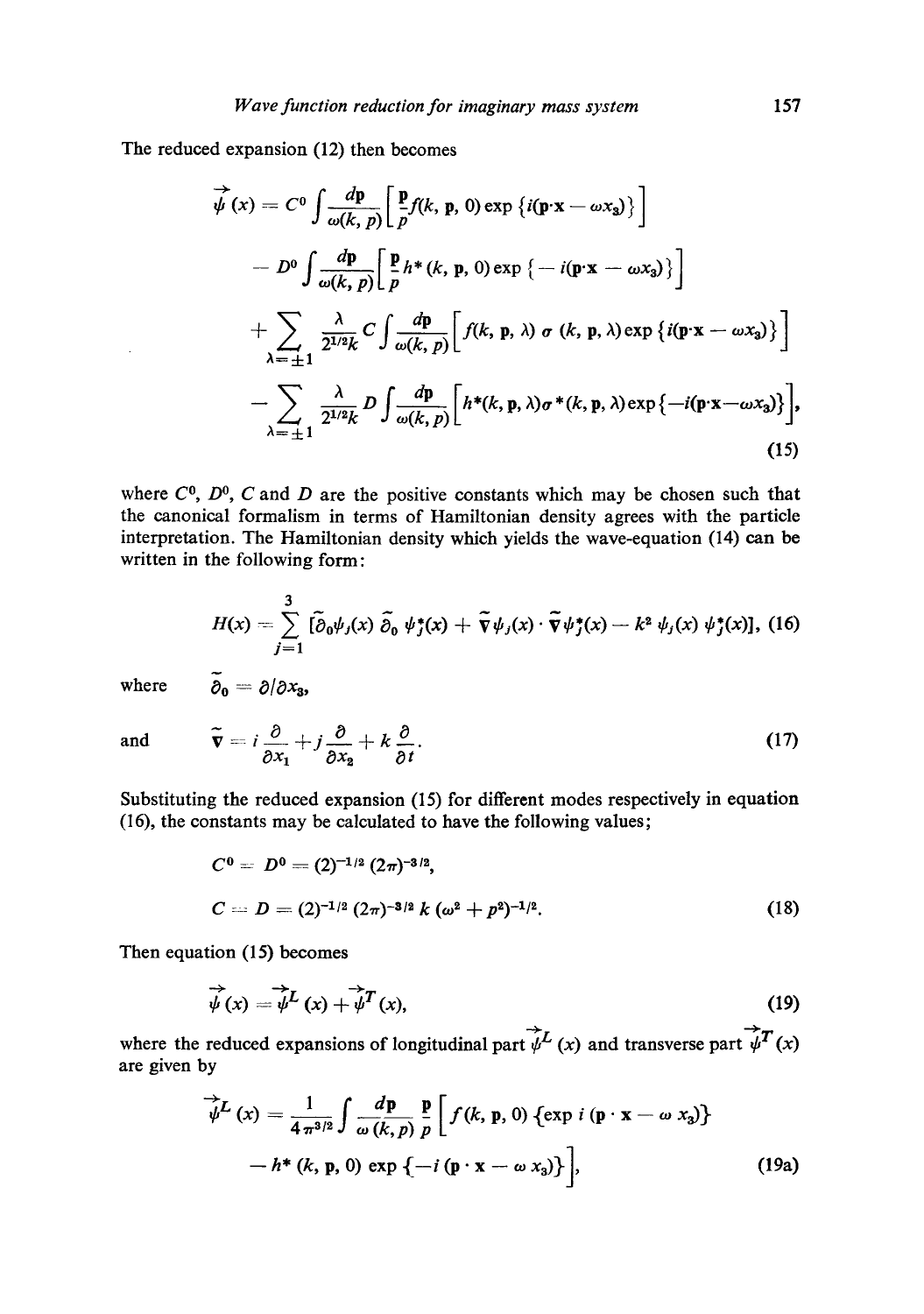158 *B S Rajput and K D Purohit* 

and 
$$
\overrightarrow{\psi}^T(x) = \frac{1}{4\pi^{3/2}} \sum_{\lambda = \pm 1} \frac{\lambda}{2^{1/2}} \int \frac{d\mathbf{p}}{\omega(k, p) (\omega^2 + p^2)^{1/2}} [f(k, \mathbf{p}, \lambda) \sigma(k, \mathbf{p}, \lambda)
$$

$$
\times \exp \{i (\mathbf{p} \cdot \mathbf{x} - \omega x_3) \} - h^*(k, \mathbf{p}, \lambda) \sigma^*(k, \mathbf{p}, \lambda)
$$

$$
\exp \{-i (\mathbf{p} \times -\omega x_3) \}], \qquad (19b)
$$

from which it is obvious that

$$
\tilde{\nabla} \times \tilde{\psi}^L(x) = 0, \tag{20a}
$$

and 
$$
\tilde{\nabla} \cdot \tilde{\psi}^T(x) = 0,
$$
 (20b)

where the operator  $\tilde{\mathbf{v}}$  has been defined by equation (17) and the following properties of matrix  $\chi$  (k, p,  $\lambda$ ) have been used;

$$
\overline{\mathbf{v}} \cdot \left[ \frac{\mathbf{p}}{p} \exp \{ i \mathbf{p} \mathbf{x} - \omega x_3 \} \right] = i p \exp \{ i (\mathbf{p} \cdot \mathbf{x} - \omega x_3) \},
$$
  
\n
$$
\overline{\mathbf{v}} \cdot [\sigma (k, \mathbf{p}, \lambda) \exp \{ i (\mathbf{p} \cdot \mathbf{x} - \omega x_3) \}] = 0,
$$
  
\n
$$
\overline{\mathbf{v}} \times \left[ \frac{\mathbf{p}}{p} \exp \{ i (\mathbf{p} \cdot \mathbf{x} - \omega x_3) \} \right] = 0,
$$
  
\n
$$
\overline{\mathbf{v}} \times [\sigma (k, \mathbf{p} \cdot \lambda) \exp \{ i (\mathbf{p} \cdot \mathbf{x} - \omega x_3) \}] = \lambda p \sigma (k, \mathbf{p} \cdot \lambda)
$$
  
\n
$$
\exp \{ i (\mathbf{p} \cdot \mathbf{x} - \omega x_3) \}.
$$
\n(21)

Equations (20a) and (20b) warrant the longitudinal nature of  $\overrightarrow{\psi}^L(x)$  and the transverse nature of  $\overrightarrow{\psi}^T(x)$  because these equations reveal that  $\overrightarrow{\psi}^L(x)$  may be expressed as the gradient of a scalar potential and  $\overrightarrow{\psi}^T (x)$  as the curl of a vector potential.

These reduced expansions of wave-function may be shown to satisfy the field equations

∸

$$
\widetilde{\nabla} \cdot \overline{\psi}(x) = 4\pi \rho, \tag{22a}
$$

and 
$$
\widetilde{\mathbf{v}} \times \overrightarrow{\boldsymbol{\psi}}(\mathbf{x}) = -i \frac{\partial \overrightarrow{\boldsymbol{\psi}}(\mathbf{x})}{\partial x_3} - 4\pi i \mathbf{J},
$$
 (22b)

where the reduced expansions for the charge and current source densities to prescribe these fields are given as follows:

$$
\rho = \frac{i}{16\pi^{5/2}} \int \frac{d\mathbf{p}}{\omega(k, p)} p \left[ f(k, \mathbf{p}, 0) \exp \left\{ i(\mathbf{p} \cdot \mathbf{x} - \omega x_3) + h^*(k, \mathbf{p}, 0) \right\} \exp \left\{ -i(\mathbf{p} \cdot \mathbf{x} - \omega x_3) \right\} \right],
$$
\n(23)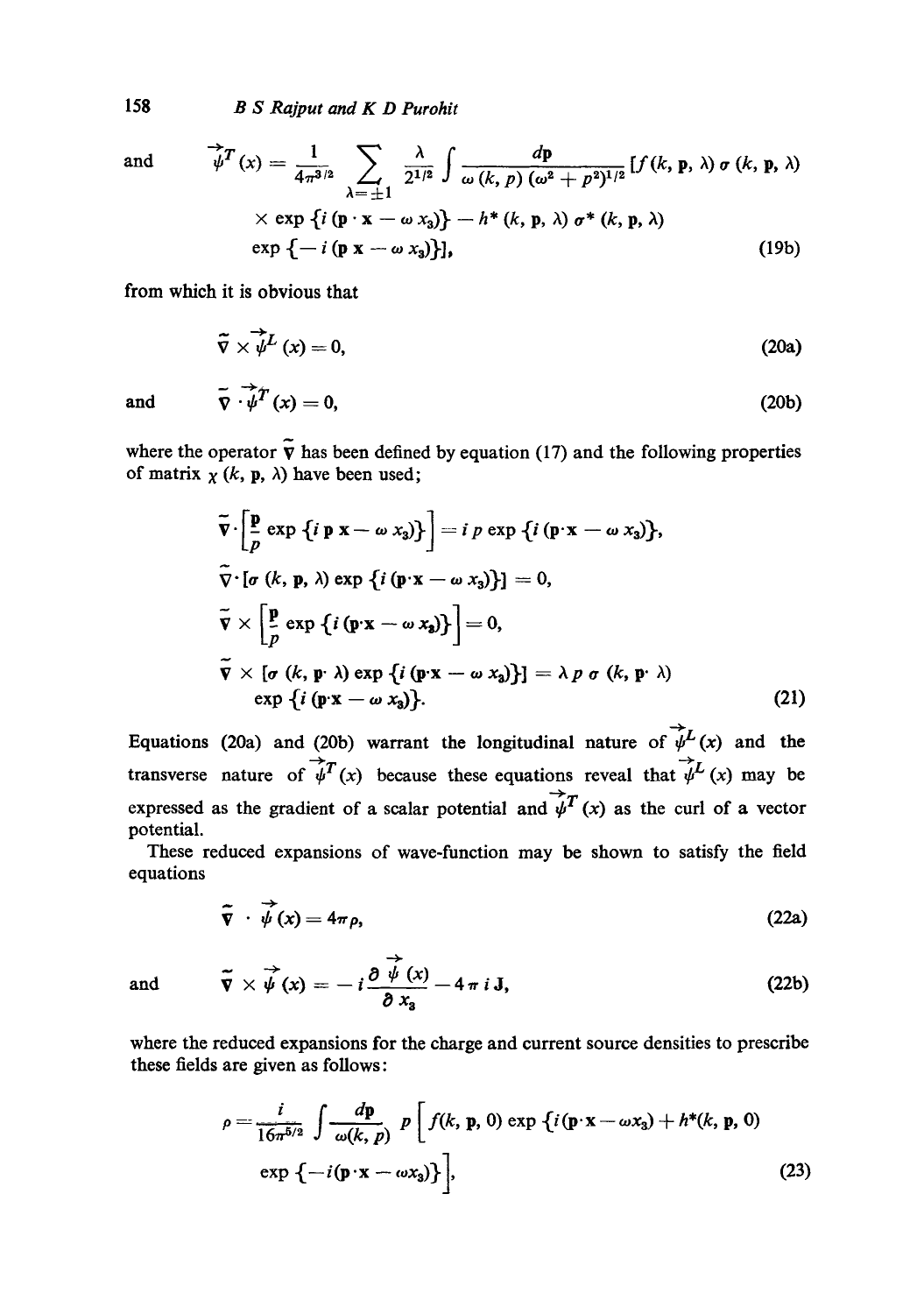and 
$$
\mathbf{J}(x) = \frac{1}{16\pi^{5/2}} \int \frac{d\mathbf{p}}{\omega(k, p)} \frac{\mathbf{p}}{p} \left[ f(k, \mathbf{p}, 0) \exp \{ i (\mathbf{p} \cdot \mathbf{x} - \omega x_3) \} + h^* (k, \mathbf{p}, 0) \right]
$$

$$
\exp \left\{ -i (\mathbf{p} \cdot \mathbf{x} - \omega x_3) \right\}
$$

$$
+ \frac{i}{16 \pi^{5/2}} \sum_{\lambda = \pm 1} \frac{1}{2^{1/2}} \int \frac{d\mathbf{p}}{\omega(k, p) (\omega^2 + p^2)^{1/2}} \left[ (p + \lambda \omega) f(k, \mathbf{p}, \lambda) \sigma(k, \mathbf{p}, \lambda) \right]
$$

$$
\exp \{ i (\mathbf{p} \cdot \mathbf{x} - \omega x_3) \} - (p - \lambda \omega) h^* (k, \mathbf{p}, \lambda) \sigma^*
$$

$$
(k, \mathbf{p}, \lambda) \exp \{-i (\mathbf{p} \cdot \mathbf{x} - \omega x_3) \} \Big].
$$
(24)

Field equations (22a) and (22b) appear similar to Maxwell's equations except that the operator  $\tilde{\mathbf{v}}$  is given by equation (17) which changes the forms of expressions for divergence and curl in superluminal frame. The electric and magnetic fields E and H associated with the wavefunction  $\overline{\psi}(x)$  may be defined as

$$
\vec{\psi}(x) = \mathbf{E} - i\mathbf{H}.\tag{25}
$$

Assuming both these fields to be real, equation (22a) reduces to

$$
\tilde{\nabla} \cdot \mathbf{E}^L = 4\pi \rho,
$$
  
and 
$$
\mathbf{H}^L = 0,
$$
 (26)

which shows that in the presence of electric charge source density the longitudinal electric field associated with tachyons is non-vanishing and the longitudinal magnetic field is vanishing, making magnetic field purely transverse.

In case charge source density is made vanishing, equation (23) gives  $f(k, p, 0)$ .  $h^*(k, p, 0) = 0$  and then longitudinal component of electric field also vanishes making both the fields purely transverse. In this case the reduced expansion (24) for current source density becomes

$$
\mathbf{J}(x) = \frac{i}{16 \pi^{5/2}} \sum_{\lambda = \pm 1} \frac{1}{2^{1/2}} \int \frac{dp}{\omega(k, p) (\omega^2 + p^2)^{1/2}}
$$
  
[(p + \lambda \omega) f(k, p, \lambda) \sigma (k, p, \lambda) \exp {i (p \cdot x - \omega x\_3)}  
-(p - \lambda \omega) h^\*(k, p, \lambda) \sigma^\*(k, p, \lambda) \exp{-i (p \cdot x - \omega x\_3)}] (27)

If the current source density is also made zero in addition to vanishing charge density then we get,  $p = \pm \lambda \omega$ , which is impossible for a non-vanishing mass and therefore it is not possible to reduce the fields associated with imaginary mass in the absence of both charge and current source densities.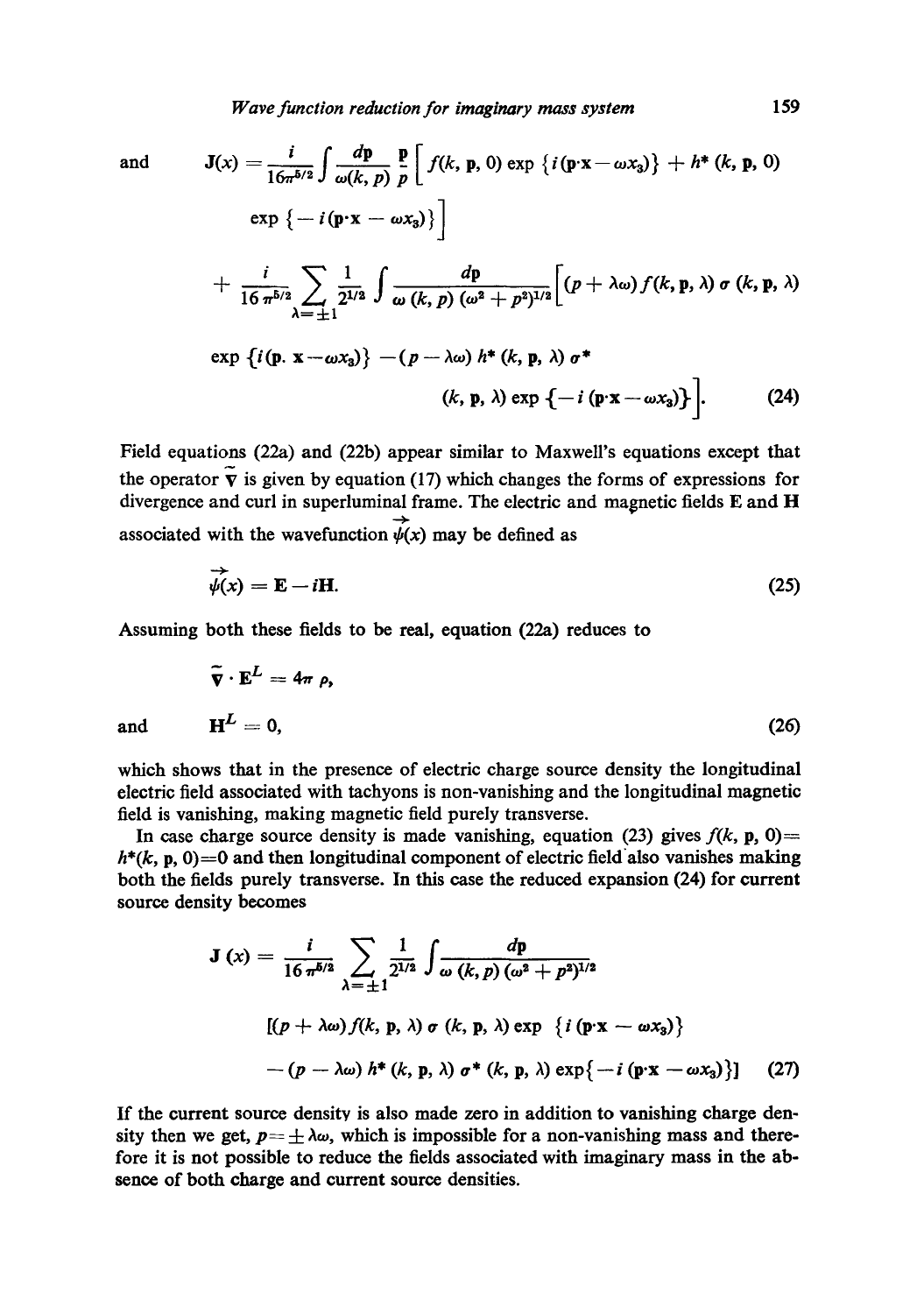In the absence of charge source density, the reduced expansion for purely transverse electric and magnetic fields may be derived in the following form;

$$
\mathbf{E} = \frac{1}{8 \pi^{3/2}} \sum_{\lambda = \pm 1} \frac{\lambda}{2^{1/2}} \int \frac{d\mathbf{p}}{\omega(k, p) (\omega^2 + p^2)^{1/2}} [g (k, \mathbf{p}, \lambda) \sigma (k, \mathbf{p}, \lambda)
$$
  
exp {*i* (p · x –  $\omega x_3$ )} + *g*<sup>\*</sup> (k, \mathbf{p}, \lambda)  $\sigma^*$  (k, \mathbf{p}, \lambda)  
exp {*-i* (p · x –  $\omega x_3$ )} (28)

*f dp* and H -- 8 ~/2 2 ~ to (k, p) (~o~ + p2)X/2 [g' (k, p, A) tr (k, p, A)

$$
\exp\left\{i\left(-\mathbf{p}\mathbf{x}-\omega x_{3}\right)\right\}
$$
  
-
$$
g'^{*}\left(k,\mathbf{p},\lambda\right)\sigma^{*}\left(k,\mathbf{p},\lambda\right)\exp\left\{-i\left(\mathbf{p}\cdot\mathbf{x}-\omega x_{3}\right)\right\},\tag{29}
$$

where 
$$
g(k, p, \lambda) = [f(k, p, \lambda) - h(k, p, \lambda)],
$$

$$
g'(k, p, \lambda) = [f(k, p, \lambda) + h(k, p, \lambda)].
$$

The reduced expansion for electromagnetic field derived here couples to taehyons according to MaxweU's equations in a superluminal frame, where tachyons appear as bradyons. The superluminal electromagnetic field when viewed upon from a bradyonic frame certainly does not satisfy the usual Maxwell's equations. Other properties of these fields have already been discussed in detail in Rajput and Purohit (1979b).

## **3. Discussion**

Reduction of wavefunction has been derived in terms of standard helicity representation of Poincaré group with superluminal Lorentz transformations which have been shown to interchange the role of time with the spatial coordinate along the motion. Such a change of roles has already been discussed by Lemke (1976) for developing quantum field theory of spin- $\frac{1}{2}$  tachyons. We have chosen here standard helicity representation for reduction of wave function not only because this method can be used for all masses (real non-zero, zero and imaginary) but also because for the tachyons the invariant integrals (a scalar for integral spin and a pseudoscalar for odd half-integral spin) depend on helicity and are unaffected by the little group transformations (Shay 1975). As such, for these particles (tachyons), helicity and not just charge or particle number is important. It is clear from equation (10) that in our case the transformation matrix is different from that derived by Moses (1968b) for zero-mass system and consequently the transformation relations for changing the negative energy particle to positive energy ones are also given in a different form (equation (13a)). Equation (17), for the operator  $\tilde{\mathbf{v}}$  is justified for superluminal frame,